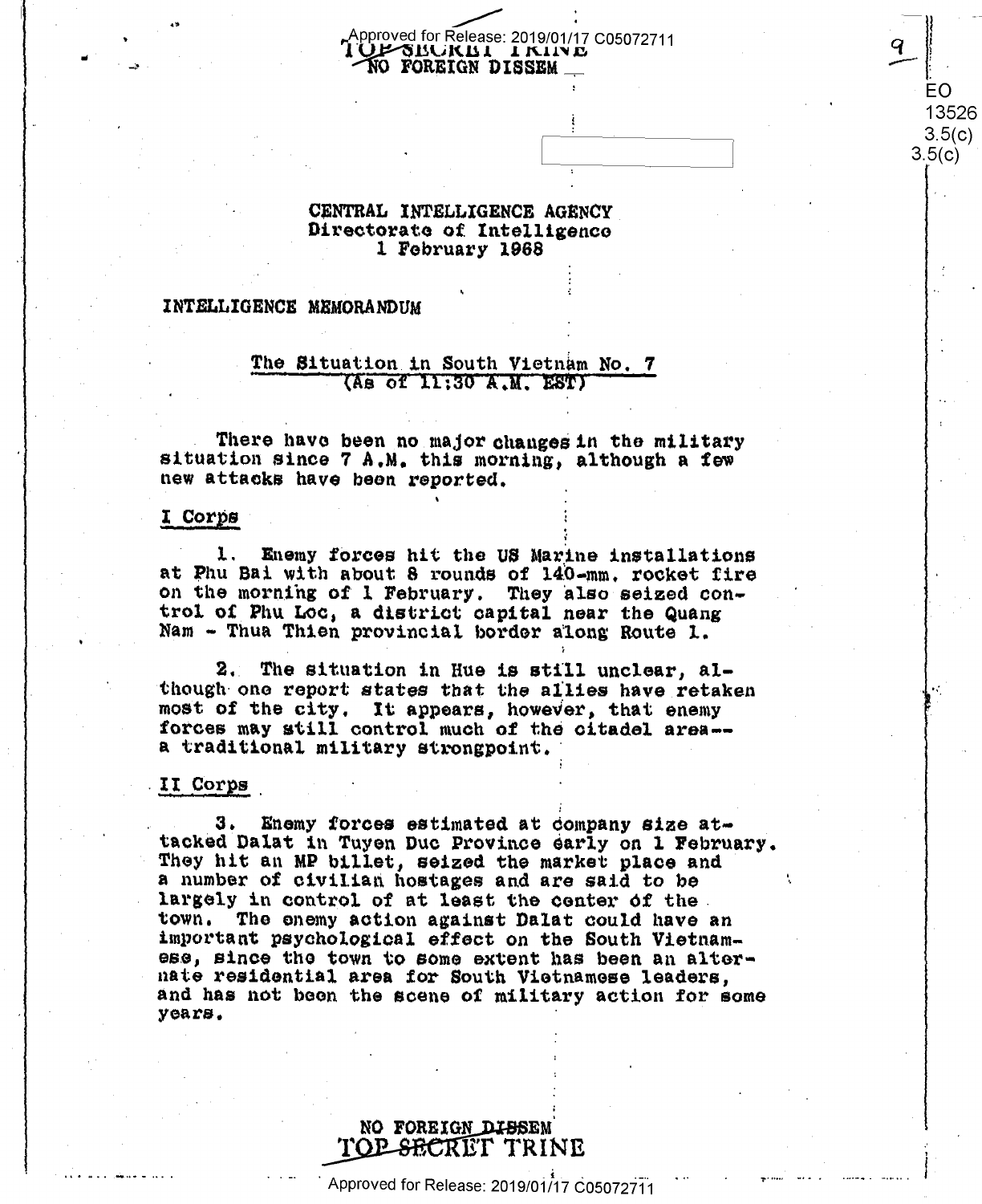Approved for Release: 2019/01/17 C05072711 **NO FOREIGN DISSEM** 

In Kontum, at least one North Vietnamese 4. battalion is still entrenched in strongpoints in the city. Friendly forces still control all the military compounds, however.

In Ban Me Thuot, elements of the 33rd NVA 5. Regiment, apparently in conjunction with Viet Cong local forces, are continuing to occupy significant portions of the Darlac provincial capital.

#### III Corps

6. A ground attack was launched on the Cu Chi District headquarters on 1 February, but failed to pehetrate the main defenses. Later, a 350 round rocket and mortar attack was initiated against the nearby headquarters of the US 25th Division. Personnel casualties in the latter assault were light; there is no report of material damage.

In Saigon, sniper fire continues throughout 7. the city, but no major new enemy initiatives have been reported.

#### IV Corps

8. Another enemy attack was apparently launched in Ben Tre, capital of Kien Hoa on I February. Considerable destruction was apparently inflicted on the buildings and homes in the city, and heavy casualties were apparently sustained by the civilian populace.

Some additional ground probes against delta 9. towns on 1 February have been reported, but details are lacking.

 $10.$ The friendly situation in My Tho, which was under heavy mortar and ground attack at noon on the lst, has reportedly "improved."

No additional, confirmed information is ll. available on the situation in Chau'Phu which was reportedly in Viet Cong hands on the 31st.

. 2 -

# ANO FOREIGN DISSEM TOP-SECRET TRINE

Approved for Release: 2019/01/17 C05072711